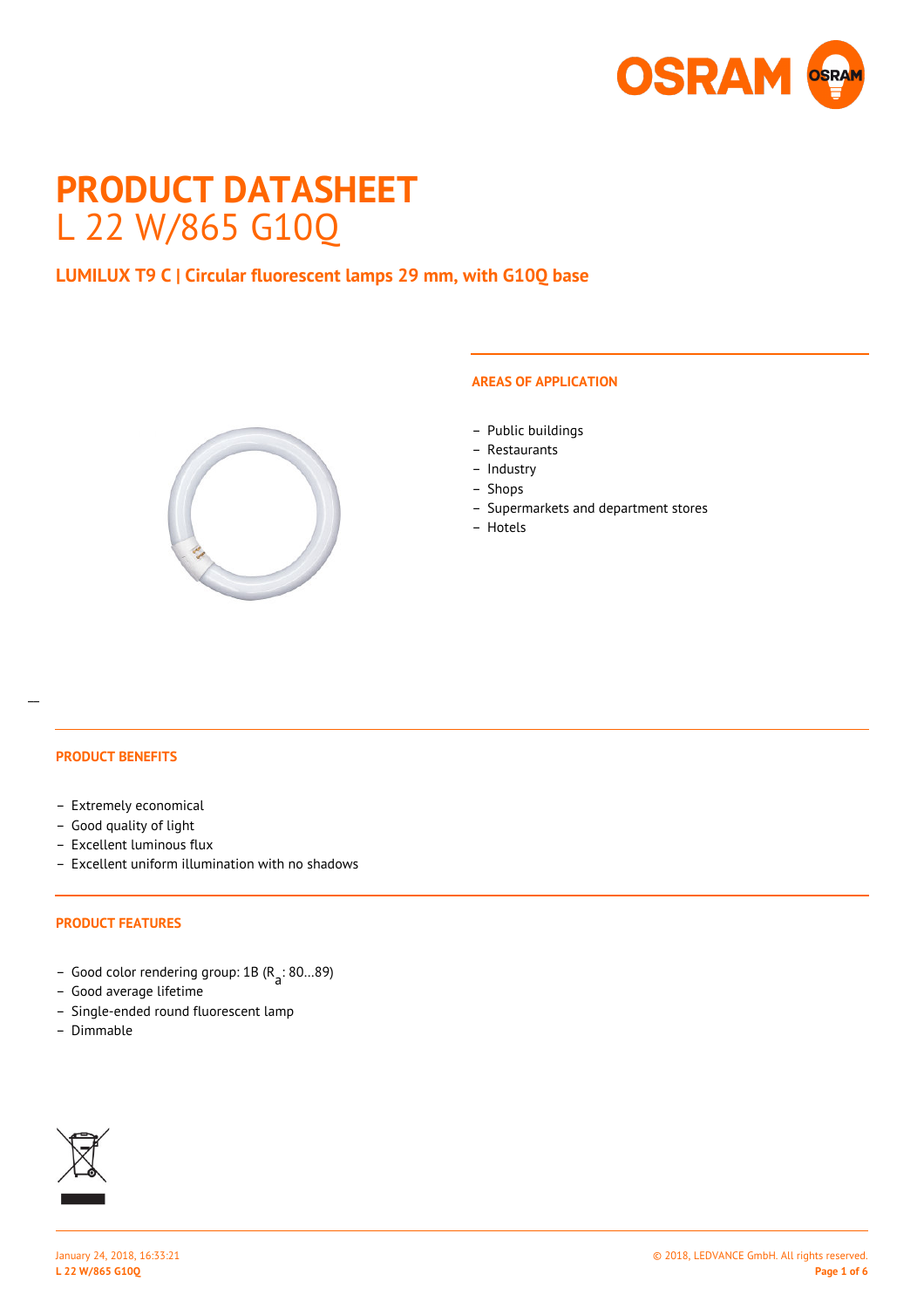# **TECHNICAL DATA**

#### Electrical data

| <b>Nominal voltage</b> | 62 V    |
|------------------------|---------|
| Nominal wattage        | 22.00 W |
| <b>Rated wattage</b>   | 22.00 W |

### Photometrical data

| Rated lamp efficacy (standard condition) | 59 lm/W                   |  |  |  |
|------------------------------------------|---------------------------|--|--|--|
| Color rendering index Ra                 | 8089                      |  |  |  |
| <b>Rated luminous flux</b>               | 1300 lm                   |  |  |  |
| Luminous flux at 25 °C                   | 1300 lm                   |  |  |  |
| Light color                              | 865                       |  |  |  |
| Rated color temperature                  | 6500 K                    |  |  |  |
| <b>Nominal luminous flux</b>             | 1300 lm                   |  |  |  |
| Light color (designation)                | <b>LUMILUX Cool White</b> |  |  |  |
| Rated LLMF at 2,000 h                    | 0.72                      |  |  |  |
| Rated LLMF at 4,000 h                    | 0.67                      |  |  |  |
| Rated LLMF at 6,000 h                    | 0.65                      |  |  |  |
| Rated LLMF at 8,000 h                    | 0.63                      |  |  |  |

# Dimensions & weight

 $\overline{a}$ 





| Tube diameter    | $29 \text{ mm}$ |
|------------------|-----------------|
| Length           | $216.0$ mm      |
| <b>Diameter</b>  | $216.0$ mm      |
| Maximum diameter | 29.0 mm         |

# Temperatures & operating conditions

| Rated ambient temp.w.max.luminous flux | 25.0 °C |
|----------------------------------------|---------|
|                                        |         |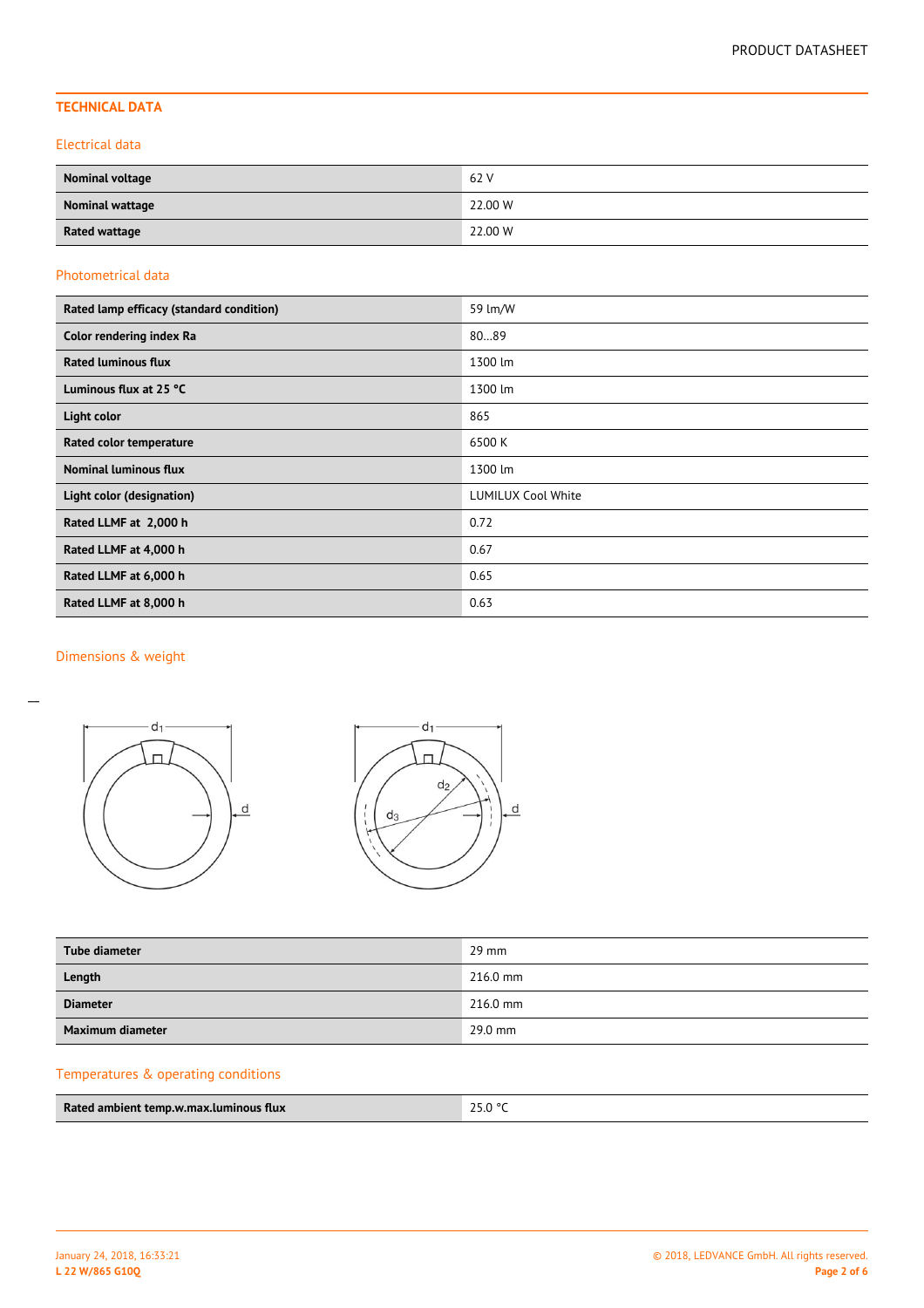## Lifespan

 $\overline{a}$ 

| <b>Service life</b>                        | 6300 h 1)         |  |  |
|--------------------------------------------|-------------------|--|--|
| Lifespan                                   | 9000 h $^{1}$     |  |  |
| Rated lamp survival factor at 2,000 h      | 0.99              |  |  |
| Rated lamp survival factor at 4,000 h      | 0.95              |  |  |
| Rated lamp survival factor at 6,000 h      | 0.83              |  |  |
| Rated lamp survival factor at 8,000 h      | 0.62              |  |  |
| <b>Operation mode LLMF/LSF</b>             | 50 Hz             |  |  |
| Rated lamp life time                       | 9000 h            |  |  |
| Nominal lamp life time                     | 9000 h            |  |  |
| 1) With preheat ECG                        |                   |  |  |
| Additional product data                    |                   |  |  |
| <b>Base (standard designation)</b><br>G10q |                   |  |  |
| <b>Mercury content</b>                     | 5.0 <sub>mg</sub> |  |  |
| <b>Show WEEE picto</b>                     | Yes               |  |  |
| Capabilities                               |                   |  |  |
| <b>Suitable for indoor</b>                 | Yes               |  |  |
| Certificates & standards                   |                   |  |  |

| <b>Energy efficiency class</b> |              |
|--------------------------------|--------------|
| <b>Energy consumption</b>      | 27 kWh/1000h |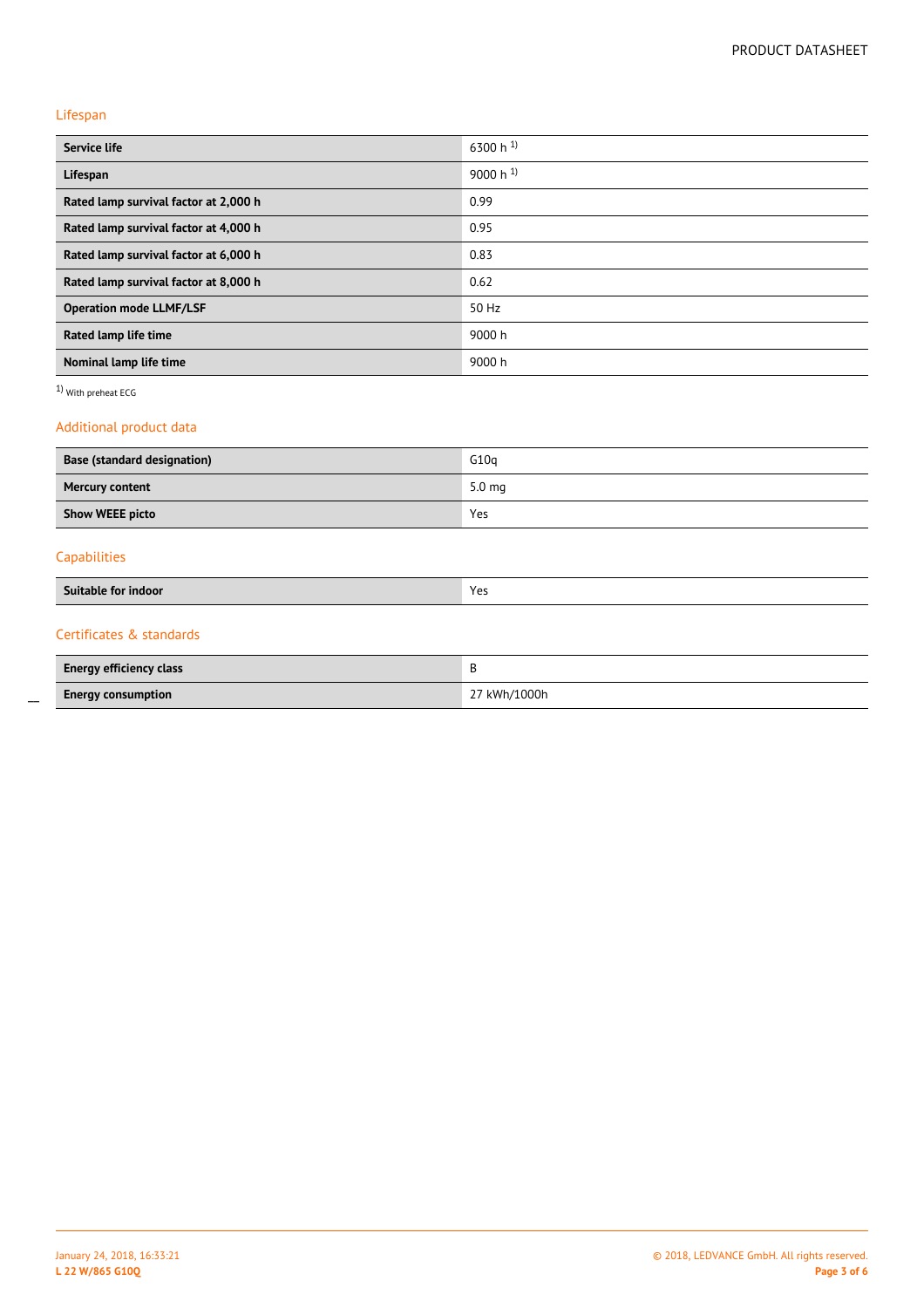# Light Distribution



#### Spectral power distribution

## **EQUIPMENT / ACCESSORIES**

– Suitable for operation on electronic and conventional control gears

# **SAFETY ADVICE**

 $\overline{a}$ 

In case of lamp breakage: www.ledvance.com/brokenlamp



Circuit diagram

**LOGISTICAL DATA**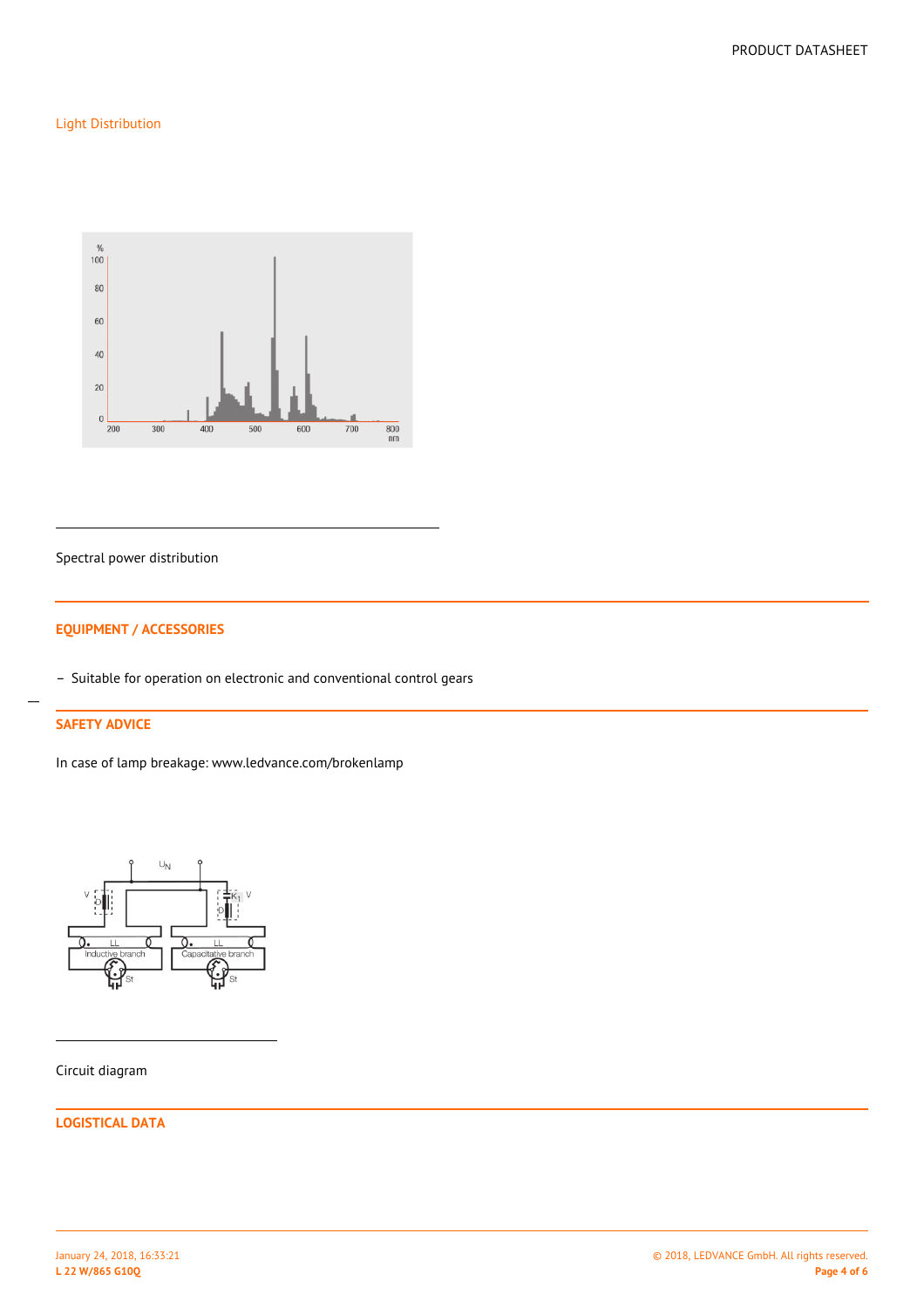| <b>Product code</b> | <b>Product description</b> | Packaging unit<br>(Pieces/Unit) | Dimensions (length x<br>width x height) | <b>Volume</b>           | <b>Gross weight</b> |
|---------------------|----------------------------|---------------------------------|-----------------------------------------|-------------------------|---------------------|
| 4008321581105       | L 22 W/865 G100            | Shipping carton box<br>12       | 450 mm x 227 mm x<br>238 mm             | $24.31$ dm <sup>3</sup> | 2708.60 g           |

The mentioned product code describes the smallest quantity unit which can be ordered. One shipping unit can contain one or more single products. When placing an order, for the quantity please enter single or multiples of a shipping unit.

#### **DISCLAIMER**

 $\overline{a}$ 

Subject to change without notice. Errors and omission excepted. Always make sure to use the most recent release.